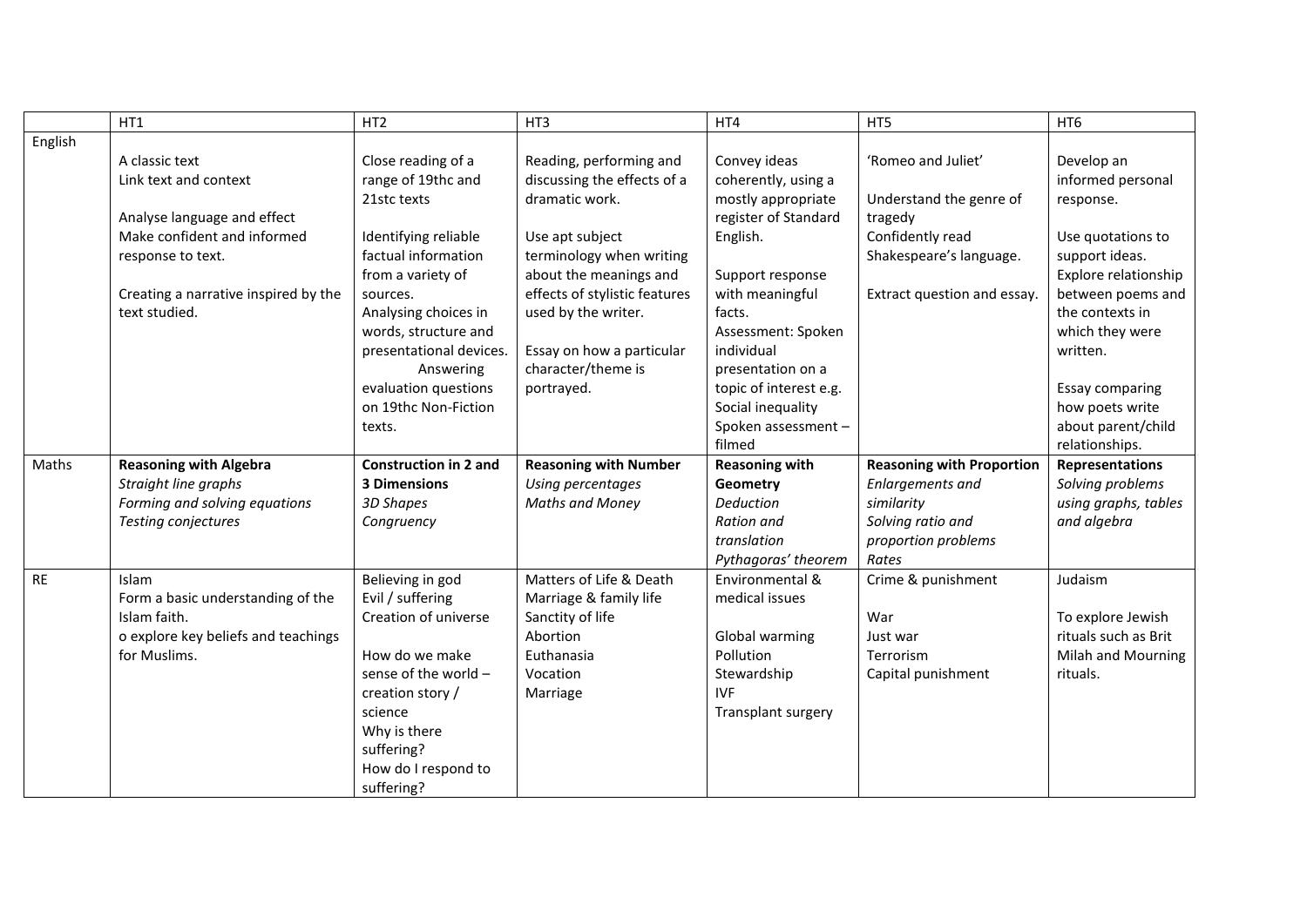| Biology   | The Healthy Body                    | The Healthy Body      | <b>Genetics and Evolution</b> | Genetics and              | <b>Working scientifically skills</b> | <b>GCSE Biology (AQA)</b>      |
|-----------|-------------------------------------|-----------------------|-------------------------------|---------------------------|--------------------------------------|--------------------------------|
|           |                                     |                       |                               | Evolution                 | in Biology.                          |                                |
| Chemistry | Metals                              | Metals                | <b>Chemical Reactions</b>     | <b>Chemical Reactions</b> | Working scientifically skills        | Atoms                          |
|           | Atomic structure                    | Reactions of metals   | Conservation of mass          | Exothermic and            | in Chemistry                         | Chemical equations             |
|           | Periodic Table and its development  | with acids            | <b>Thermal Decomposition</b>  | endothermic               |                                      | Separating mixtures            |
|           | Properties of metals and non-       | Constructing the      | Combustion                    | reactions                 |                                      | Fractional                     |
|           | metals                              | reactivity series     | <b>Greenhouse Effect</b>      | Catalysts                 |                                      | distillation and               |
|           | Reaction of metals with air         | Using the reactivity  | Climate change                | Ceramics                  |                                      | paper                          |
|           | Rusting of iron                     | series                |                               | Polymers                  |                                      | chromatography                 |
|           | Reaction of metals with water       | Metal extraction      |                               | Composite materials       |                                      | History of the atom            |
|           |                                     | Metal and non-metal   |                               |                           |                                      | Structure of the               |
|           |                                     | oxides                |                               |                           |                                      | atom                           |
|           |                                     | Making copper sulfate |                               |                           |                                      | lons, atoms, and               |
|           |                                     |                       |                               |                           |                                      | isotopes                       |
|           |                                     |                       |                               |                           |                                      | Electronic                     |
|           |                                     |                       |                               |                           |                                      | structures                     |
| Physics   | Energy                              | Generating electrical | Magnetism.                    | Electrical circuits.      | Working scientifically skills        | <b>Energy Resources</b>        |
|           | Forms of energy.                    | energy in power       | Making magnetic               | Energy in circuits.       | in Physics                           | Energy demands,                |
|           | Conservation of energy.             | stations.             | materials.                    | Resistance.               |                                      | energy from wind,              |
|           | Efficiency.                         | Renewable energy      | Magnetic fields (including    | Electrical safety.        |                                      | water, sun and                 |
|           | Origins of energy - fruit cells,    | sources.              | the Earth's)                  |                           |                                      | earth, energy and              |
|           | energy in food.                     | Power ratings of      | Electromagnets and their      |                           |                                      | the environment,               |
|           |                                     | appliances.           | uses.                         |                           |                                      | big energy issues.             |
| History   | Was the Great War really a 'great'  | Did the First World   | How far did life change in    | What were the             | How do we remember the               | How far did                    |
|           | war?                                | War win women the     | Nazi Germany?                 | causes of the Second      | Holocaust?                           | American society               |
|           |                                     | vote?                 |                               | World War?                |                                      | change in the 20 <sup>th</sup> |
|           |                                     |                       |                               |                           |                                      | Century?                       |
| Geography | Dangerous Planet                    | Dangerous Planet      | <b>Global Fashion</b>         | <b>Russia</b>             | Glaciated Landscapes in              | Glaciated                      |
|           | In this unit pupils learn about the |                       | (Globalisation)               | The aim of this unit      | the UK                               | Landscapes in the              |
|           | patterns and processes associated   | Global Fashion        |                               | is to develop, or         |                                      | UK                             |
|           | with tectonic activity (volcanoes,  | (Globalisation)       |                               | build on, students'       |                                      |                                |
|           | earthquakes, and tsunamis).         |                       |                               | knowledge of the          |                                      |                                |
|           |                                     |                       |                               | vast country of           |                                      |                                |
|           |                                     |                       |                               | Russia, its regions, its  |                                      |                                |
|           |                                     |                       |                               | general physical          |                                      |                                |
|           |                                     |                       |                               | features                  |                                      |                                |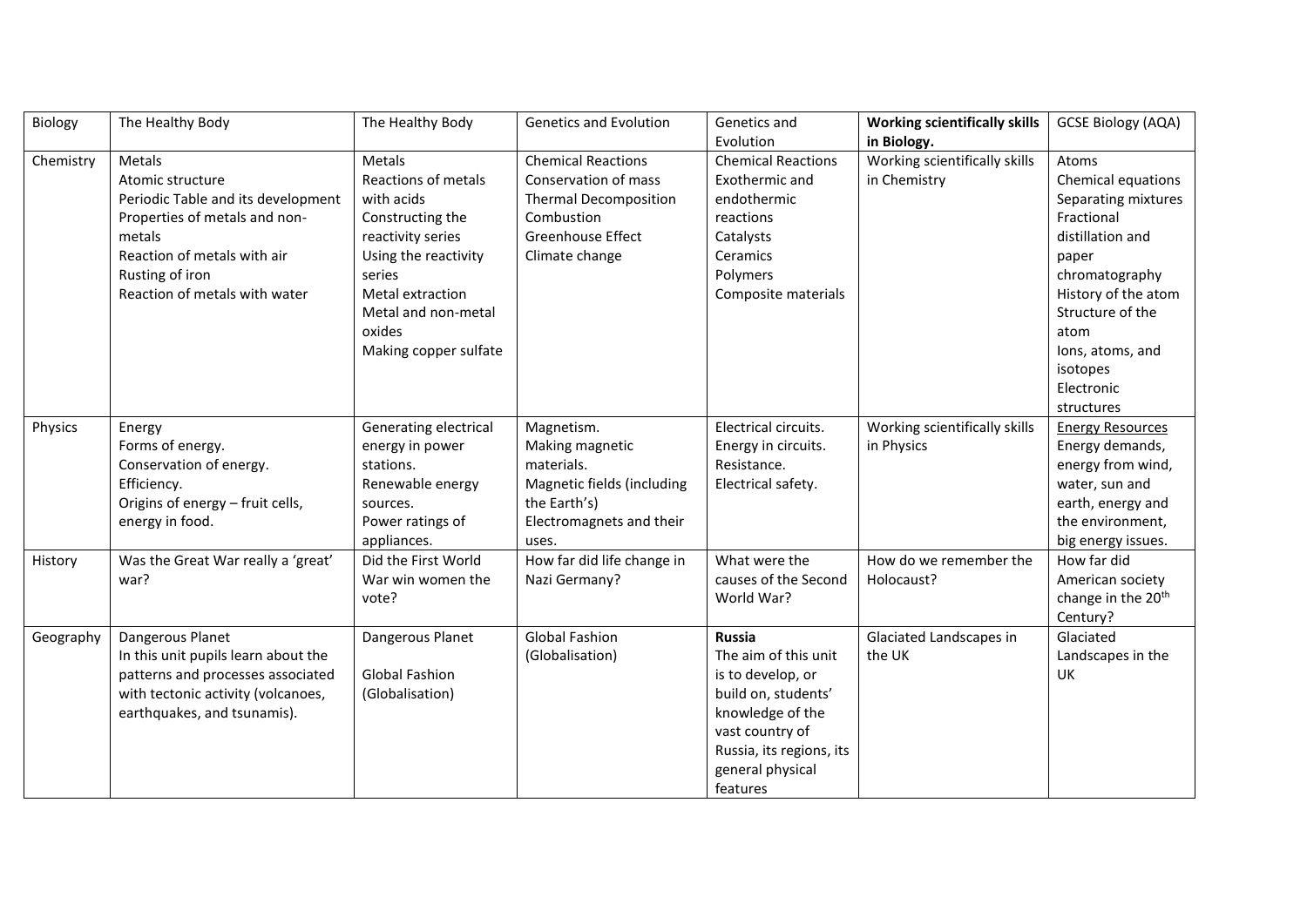| French  | <b>Holidays</b><br>*Talking about holidays<br>*revising the verbs avoir and être<br>*saying what you did during the                                                                                              | <b>Festivals and</b><br><b>Celebrations</b><br>*Talking about<br>festivals and                                                                                                | <b>Television, Cinema and</b><br><b>Digital Technology</b><br>*Talking about celebrities<br>and TV programmes                                                                   | Area, Helping at<br>home, Daily Routine<br>and Weather<br>*Discussing weather                                                                                                             | <b>Opinions on Sport, Injuries</b><br>and Illnesses, Asking and<br>giving Directions,<br>*Using jouer a/de                                                                                                                                           | <b>Cultural studies and</b><br>metacognitive skills<br>*French film<br>Profile of French                                                                                                                                                                                                                                       |
|---------|------------------------------------------------------------------------------------------------------------------------------------------------------------------------------------------------------------------|-------------------------------------------------------------------------------------------------------------------------------------------------------------------------------|---------------------------------------------------------------------------------------------------------------------------------------------------------------------------------|-------------------------------------------------------------------------------------------------------------------------------------------------------------------------------------------|------------------------------------------------------------------------------------------------------------------------------------------------------------------------------------------------------------------------------------------------------|--------------------------------------------------------------------------------------------------------------------------------------------------------------------------------------------------------------------------------------------------------------------------------------------------------------------------------|
|         | holiday<br>*using the perfect tense of regular<br>verbs                                                                                                                                                          | celebrations<br>*Describing festivals<br>and special days<br>*Buying food<br>*Strategies to help<br>with challenging<br>listening activities<br>*Future plans for New<br>Year | *Arranging to go to the<br>cinema, buying tickets,<br>*Using negatives<br>*Using three tenses                                                                                   | *Talking about<br>where you live<br>*Talking and<br>describing Daily<br>Routine<br>*Using reflexive<br>verbs<br>*Using irregular<br>adjectives<br>*Writing in three<br>tenses             | *Asking the way and giving<br>directions<br>*Talking about injuries and<br>illnesses<br>*Interviewing a Sports<br>person                                                                                                                             | actor/actress<br><b>Film Review</b><br>*Focus on Regions<br>of France-<br>Normandy,<br>Bretagne, Provence                                                                                                                                                                                                                      |
| Spanish | Talking about things they like<br>doing, their week, about films<br>and about birthday<br>celebrations.<br>Present and near Future tenses<br>for all sets and preterite tense<br>for set 1. Expressing opinions. | Talking about job<br>tasks/routines,<br>careers and ideal<br>jobs.<br>Combining 3 tenses.<br>Conditional and<br>future tenses<br>combined for set 1.                          | Talking about healthy<br>living, diet and exercise.<br>Body parts and ailments,<br>seeking and giving<br>advice.<br>Stem-changing verbs<br>(preferir/jugar)<br>Role play skills | Learning about<br>human rights,<br>volunteering,<br>solidarity, and free<br>trade, recycling<br>and fundraising.<br>Reading skills.<br>Using general<br>knowledge to work<br>out meaning. | <b>Meeting and greeting</b><br>people. Giving and<br>seeking information<br>about tourist<br>attractions.<br>Expressions with 'tener'.<br>Using the comparative<br>and the superlative.<br>Understanding 'tú' and<br>'usted'.<br>Combining 3 tenses. | Summer project-<br>Film: Olé, el viaje<br>de Ferdinand,<br>booklet and<br>resources on the<br>film. Learning<br>about Spanish<br>culture and<br>traditions,<br>flamenco, and the<br>controversy<br>around<br>bullfighting.<br>Picasso (link with<br>Art as they cover<br>Picasso in KS3).<br>Research &<br>presentation skills |
| PE      | Year 9 - 1 x 6 week block of taught<br>activity                                                                                                                                                                  |                                                                                                                                                                               |                                                                                                                                                                                 |                                                                                                                                                                                           |                                                                                                                                                                                                                                                      |                                                                                                                                                                                                                                                                                                                                |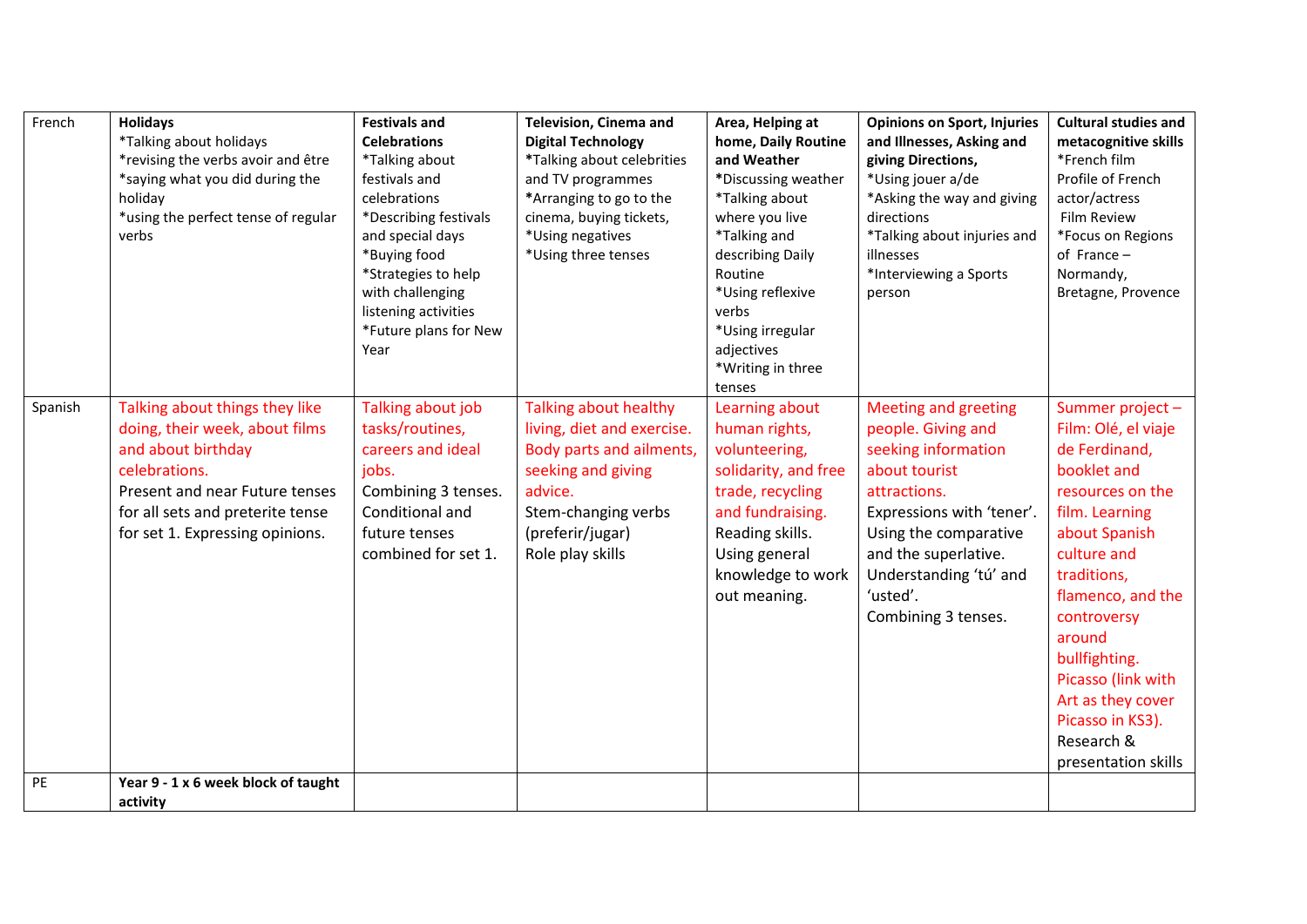|       | <b>Invasion Games-</b><br>Netball, Handball, Football and<br>Basketball<br><b>Net/wall Games</b><br>Volleyball, Tennis<br><b>Individual/Performance</b><br>Dance, Gymnastics, Athletics<br><b>Health Related Exercise</b><br><b>Fitness</b><br><b>Outdoor and adventurous</b><br><b>Activities</b><br>Urban Adventure<br><b>Striking/Field</b><br>Rounders                                                                                                                                      |                                                                                         |                                                                                                                                                                                                                                                                                      |                                                                                                                                                                              |                                                                                                                                                                                             |                                                                                  |
|-------|-------------------------------------------------------------------------------------------------------------------------------------------------------------------------------------------------------------------------------------------------------------------------------------------------------------------------------------------------------------------------------------------------------------------------------------------------------------------------------------------------|-----------------------------------------------------------------------------------------|--------------------------------------------------------------------------------------------------------------------------------------------------------------------------------------------------------------------------------------------------------------------------------------|------------------------------------------------------------------------------------------------------------------------------------------------------------------------------|---------------------------------------------------------------------------------------------------------------------------------------------------------------------------------------------|----------------------------------------------------------------------------------|
| Music | The Blues<br>The Blues - History and<br>$\bullet$<br>context<br>Form and structure of 12-<br>$\bullet$<br><b>Bar Blues</b><br>Singing<br>٠<br>Playing Chords & Walking<br>$\bullet$<br><b>Bass</b>                                                                                                                                                                                                                                                                                              | •Performing "Rock<br>Around The Clock"<br>.The Blues listening<br>exercises<br>•Singing | •Composing own Blues<br>song<br>• Writing Lyrics<br>·Improvising                                                                                                                                                                                                                     | Riffs & Ostinatos<br>·Identifying and<br>listening to riffs and<br>ostinatos.<br>• Exploring textures<br>•Learning and<br>performing the riffs<br>from "The Tide is<br>High" | •Learning and performing<br>the riffs from "Tubular<br>Bells"<br>•Irregular time signatures.                                                                                                | •Composing own<br>piece of music<br>based on riffs and<br>ostinatos.             |
| DT    | ART<br>Introduction of 4 GCSE Art Assessment objectives -<br>$\bullet$<br>Develop, Refine, Record, Present.<br>Refine - practical workshops to introduce new skills<br>$\bullet$<br>and media.<br>Develop - Starting point given and pupils asked to<br>$\bullet$<br>research their own artist/s as starting points.<br>Record - record relevant ideas through the selection<br>$\bullet$<br>of appropriate materials and images. Including<br>images off the internet, magazines and their own |                                                                                         | <b>FOOD</b><br>$\bullet$<br>where they eat and what is healthy<br>Recap Eatwell Guide and nutrition -<br>macro/micro nutrients, functions of<br>nutrients, good food sources and<br>excess/deficiency<br>Recipe modification<br>$\bullet$<br>Practical work - development of skills; | Diets for teens - What young people eat,<br>layering, shortcrust pastry, preparation of                                                                                      | <b>DRAMA</b><br>7 Deadly Sins<br>Devising skills<br>Techniques: Role play, cross cutting,<br>still image, thought tracking, writing<br>skills, narration<br>(confidently lead group through | essence machine, marking the moment,<br>rehearsals and stay completely focussed) |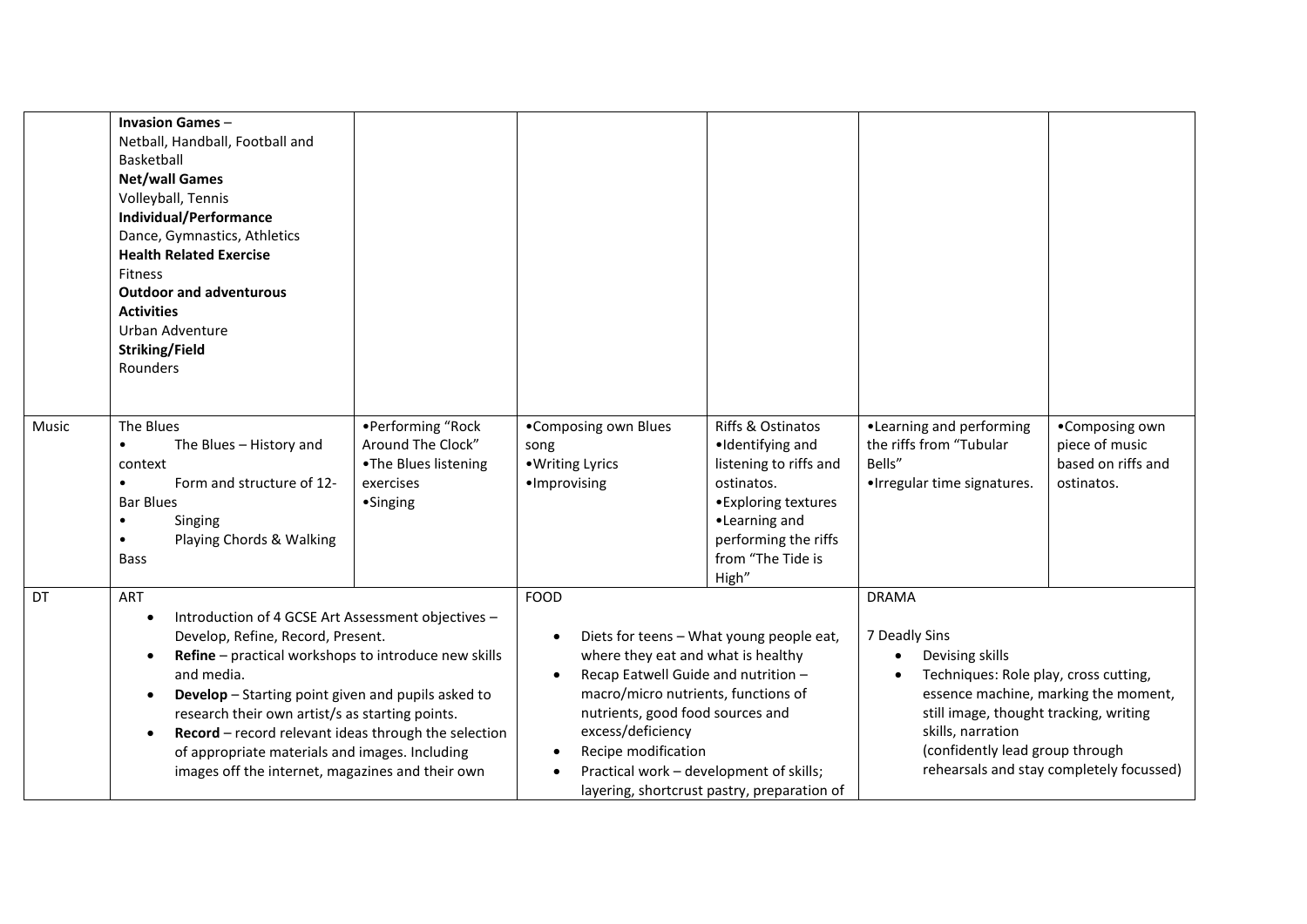|    | photographs. Using artists' ideas to inform their own<br>work.<br><b>Present</b> – Present a final piece/s of work – working<br>to strengths, and showing critical links using suitable<br>media and images collected,                                                                                                                                                                | meat and vegetables, stir frying, creaming<br>method, use of convenience pastry<br>Evaluating/star profiles<br>Recipe modification<br>Practical work - further development of<br>skills; layering, shortcrust pastry,<br>preparation of meat and vegetables, stir<br>frying, creaming method, use of<br>convenience pastry<br>Theory of different types of pastry<br>Terminology e.g. julienne - link to stir fry<br>Evaluating/star profiles | Bentley & Craig<br>Building of tension, climax, anti-climax<br>$\bullet$<br>(adequate awareness of the importance<br>of historical context in a performance<br>Being Beautiful<br>Intro to wider mental health issues<br>$\bullet$<br>Further development of characterisation<br>$\bullet$<br>and devising skills.<br>Choral speaking/movement skills<br>(Show a good variety of emotional range<br>personal interpretation is sensitive)<br>Protest<br>Unison & Cannon and building on Choral<br>$\bullet$ |
|----|---------------------------------------------------------------------------------------------------------------------------------------------------------------------------------------------------------------------------------------------------------------------------------------------------------------------------------------------------------------------------------------|-----------------------------------------------------------------------------------------------------------------------------------------------------------------------------------------------------------------------------------------------------------------------------------------------------------------------------------------------------------------------------------------------------------------------------------------------|-------------------------------------------------------------------------------------------------------------------------------------------------------------------------------------------------------------------------------------------------------------------------------------------------------------------------------------------------------------------------------------------------------------------------------------------------------------------------------------------------------------|
|    |                                                                                                                                                                                                                                                                                                                                                                                       |                                                                                                                                                                                                                                                                                                                                                                                                                                               | skills, Juxtaposition<br>(perform confidently, form own work and<br>shape into a good dramatic structure,<br>adequate awareness of the importance<br>of political context in a performance)                                                                                                                                                                                                                                                                                                                 |
| DT | <b>COMPUTER SCIENCE/ICT</b>                                                                                                                                                                                                                                                                                                                                                           | <b>DESIGN TECHNOLOGY</b>                                                                                                                                                                                                                                                                                                                                                                                                                      | HEALTH AND SOCIAL CARE                                                                                                                                                                                                                                                                                                                                                                                                                                                                                      |
|    | <b>Computer Science (Strand 1)</b><br>Algorithms<br>Text Based Programming - Python<br>Binary/Hexadecimal<br>Logic gates/Encryption<br>Hardware/Software<br>Ethical, Environmental Issues<br>ICT Skills/Information Technology (Strand 2)<br>ICT project - planning skills, creative skills - either artwork or<br>web design.<br>Skills follow through into KS4 course requirements. | Health and Safety<br>Demo Tools and Equipment<br>Research task- Art Deco design<br>Designing and Developing ideas with annotation<br>Modelling and Testing ideas using card<br>Using CAD CAM to design a mould for casting<br>metal<br>Demo how to cast metal using a mould created by<br>the students<br>Finishing skills using Diamond files and Wet and<br>Dry paper                                                                       | Students will investigate how, in real situations,<br>human development is affected by different<br>factors and that people deal differently with life<br>events. 1. Main life stages 2. PIES growth and<br>development in the main life stages Component 3<br>The factors that affect health and wellbeing,<br>learning about physiological and lifestyle<br>indicators.                                                                                                                                   |